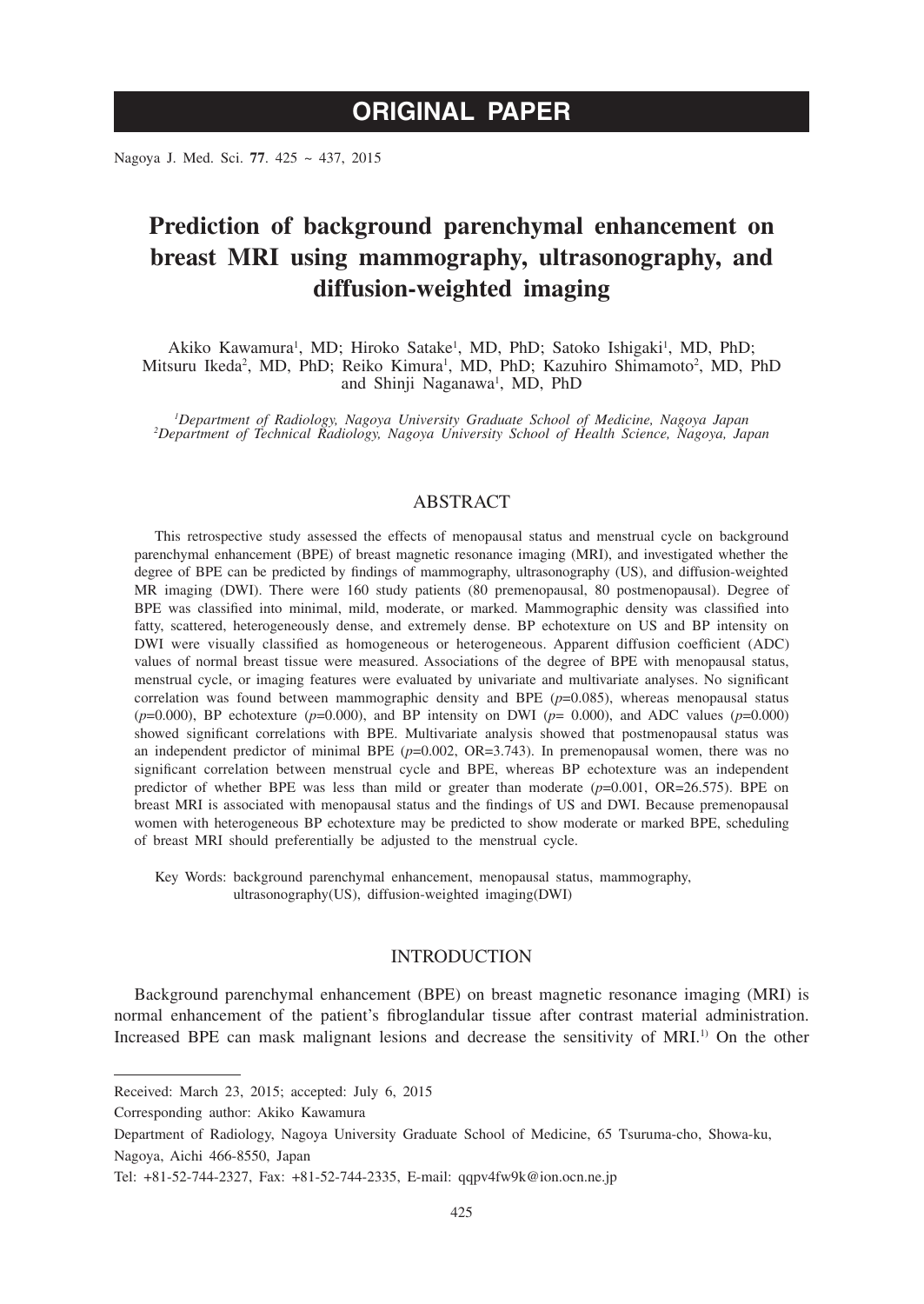hand, when BPE manifests with a focal, asymmetric, or regional distribution, it may be hard to distinguish from non mass enhancement and may lead to a false-positive imaging interpretation.<sup>2)</sup> Several studies have reported the impact of BPE on MRI diagnostic performance for high-risk screening and staging of breast cancer. $3-6$ 

It is well known that BPE is dependent on the hormonal milieu and varies according to menopausal status and the menstrual cycle.<sup>7-12)</sup> To minimize the effect of BPE, it has been recommended that breast MRI in premenopausal women be performed during the  $2<sup>nd</sup>$  week of the patient's menstrual cycle.11) However, previous studies did not show good agreement, and some controversy remains.<sup>13-15)</sup> In our practice, the effects of BPE often cannot be removed even by adjusting the date of MRI to the appropriate phase of the menstrual cycle. Conversely, even in the inappropriate phase, we have found that BPE is sometimes absent or minimal and does not affect breast cancer diagnosis. This may be due to greater variability in the individual level of BPE. It is actually difficult to schedule MRI considering the menstrual cycle of each patient. If patients who have a strong level of BPE can be predicted and selected in advance, it might be reasonable to schedule contrast-enhanced breast MRI for these patients with appropriate adjustment of the menstrual cycle.

The purpose of this study was to assess the effects of menopausal status and menstrual cycle on BPE of breast MRI and to investigate whether the degree of BPE can be predicted using mammography, ultrasonography (US), and diffusion-weighted MR imaging (DWI).

# MATERIALS AND METHODS

#### *Study Patients*

For this research, the institutional review board approved the retrospective data collection and analysis, with informed consent from patients being waived. Using our breast imaging report database, study patients who underwent mammography, US, and MRI of bilateral breasts from January 2009 to June 2010 at our hospital were identified and recruited. During this period, 359 consecutive women underwent mammography, US, and MRI of bilateral breasts. Women who did not undergo mammography and ultrasonography within the previous 6 months of MRI  $(n=71)$ , who had received chemotherapy or hormonal therapy  $(n=61)$ , or who had bilateral breast cancers (n=23) were excluded. An additional 44 women whose apparent diffusion coefficient (ADC) values of the background could not be measured because of various artifacts on DWI-MRI, such as susceptibility, or extremely fatty breast with poor glandular tissue were also excluded. The remaining 160 patients (age range, 16–78 years; mean age, 51 years) were enrolled in this study. Eighty patients were premenopausal (age range, 16–53 years; mean age, 42 years), and 80 patients were postmenopausal or had surgical menopause (age range, 43–78 years; mean age, 60 years). The clinical indications for breast MRI included evaluation of newly diagnosed cancer (diagnosis for extent of disease)  $(73\%$  [117 of 160]) and problem-solving  $(26\%$  [43 of 160]) after mammography or ultrasound.

# *Mammography*

Mammography (MMG) was performed using a full-field digital mammography unit equipped with 24 cm × 29 cm amorphous selenium detectors of 70-μm pixel size (Lorad Selenia, Hologic, Danbury, CT). Two standard views, medio-lateral oblique and cranio-caudal, were acquired for each breast. All mammograms were evaluated on a set of two monochrome 5-megapixel liquid crystal displays (MFGD5621HD, 2,048×2,560 pixels, 21.3 inch; BARCO, Torhout, Belgium) with image viewer software (Mammoread; TOYO Corporation, Tokyo, Japan).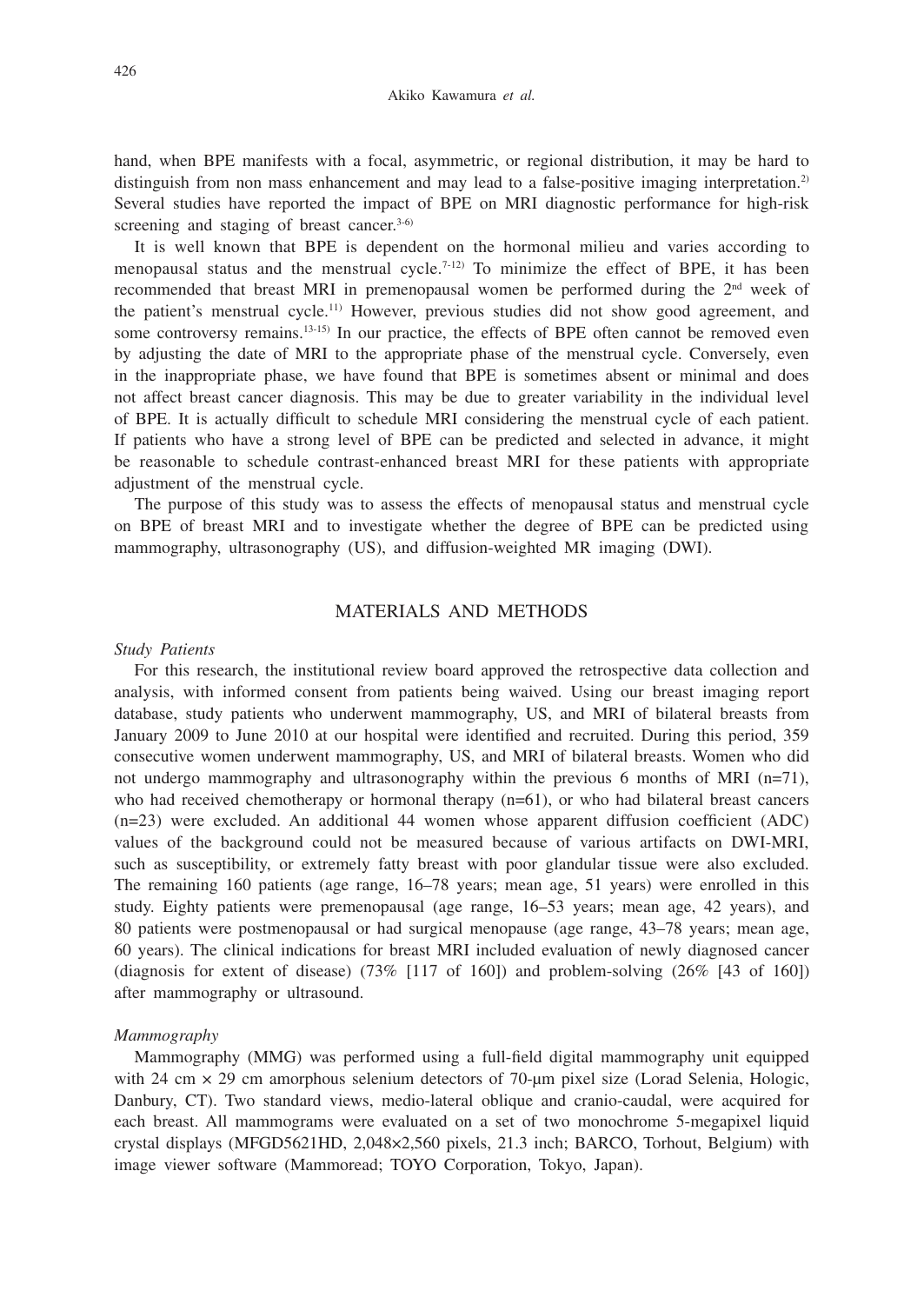#### *Ultrasound*

Whole breast US examinations for all 160 patients were performed independently by four radiologists (HS, SI, RK, and KS) who specialized in breast imaging. All radiologists were required to obtain representative images of the normal breast and capture several static images for each quadrant area of the breast. All US examinations were performed using a digital electronic ultrasound scanner (EUB-8500; Hitachi Medical, Tokyo, JAPAN) equipped with a 6 to14-MHz linear array probe (EUP-L65, Hitachi Medical).

## *MRI*

Patients were examined in the prone position using a 3-T MRI scanner (MAGNETOM Trio; Siemens Medical Solutions, Erlangen, Germany) with a dedicated 4-channel phased-array bilateral breast coil. Before administration of contrast media, axial bilateral images of fat-suppressed T2-weighted fast spin echo series and DWI were acquired. DWI was performed using spin-echo single-shot echo-planar imaging (EPI) with the following parameters: repetition time (TR)/echo time (TE) 7800/71 msec, field of view (FOV) 385 mm  $\times$  289 mm, matrix 128  $\times$  128, thickness 3.0 mm, gap 0.6 mm, acquisitions 2, and acquisition time 136 seconds. Spectral attenuated with inversion recovery (SPAIR) was used for fat suppression. An acceleration factor of two was applied using the generalized autocalibrating partially parallel acquisition (GRAPPA) of parallel imaging technique. Motion-probing gradients (MPGs) in three orthogonal orientations were applied with b values of 50, 800, and 1500 s/mm2 . Isotropic diffusion-weighted (trace) images were reconstructed for each b-factor. For quantitative analysis of the data acquired from DWI, ADC maps were automatically created using software provided by the MRI system manufacturer (Syngo, Siemens Healthcare) using three b values (50, 800, and 1500 s/mm2 ).

Finally, dynamic axial bilateral breast images of fat-suppressed high-resolution T1-weighted three-dimensional fast gradient echo images (VIEWS) were sequentially acquired before and 75, 185, and 295 seconds after the administration of contrast medium. For the dynamic study, gadopentetate dimeglumine (Magnevist; Bayer Schering, Osaka, Japan) was administered intravenously using a power injector at a dose of 0.1 mmol/kg per body weight at a flow rate of 2 mL/s, followed by flushing of 20-mL saline. The parameters of the VIEWS sequence were as follows: TR/TE 4.2/1.8 msec, flip angle 15°, FOV 340 mm  $\times$  340 mm, matrix 512  $\times$  410, thickness 0.9 mm, acquisitions 1, and acquisition time 110 sec. SPAIR for fat suppression and a GRAPPA acceleration factor of two for parallel imaging technique were also applied. With this parameter setting, the spatial voxel size was 0.7 mm  $\times$  0.8 mm  $\times$  0.9 mm. After image acquisition, the unenhanced images were subtracted from the contrast-enhanced images on a pixel-by-pixel basis.

#### *Image interpretation*

The background parenchyma of dynamic contrast-enhanced (DCE)-MRI, DWI-MRI, mammography, and ultrasound of the contralateral breast to the lesions were reviewed retrospectively by consensus of the two radiologists (SI, HS, with 10 years and 16 years of experience in breast imaging, respectively.). Evaluation of each image was individually scheduled with intervals of more than one week apart without knowledge of age and menstrual status.

Initially, the BPE of DCE-MRI was reviewed. The BPE of the entire breast parenchyma was assessed visually using a combination of post-contrast fat-suppressed T1-weighted and subtraction images of the first phase (75 sec after contrast injection). The BPE was graded based on proposed Breast Imaging Reporting and Data System (BI-RADS) criteria as follows: minimal enhancement (≤ 25% enhancement of glandular tissue); mild enhancement (26–50% enhancement of glandular tissue); moderate enhancement (51–75% enhancement of glandular tissue); and marked enhancement  $(>75\%$  enhancement of glandular tissue) (Fig.1).<sup>1,16,17)</sup>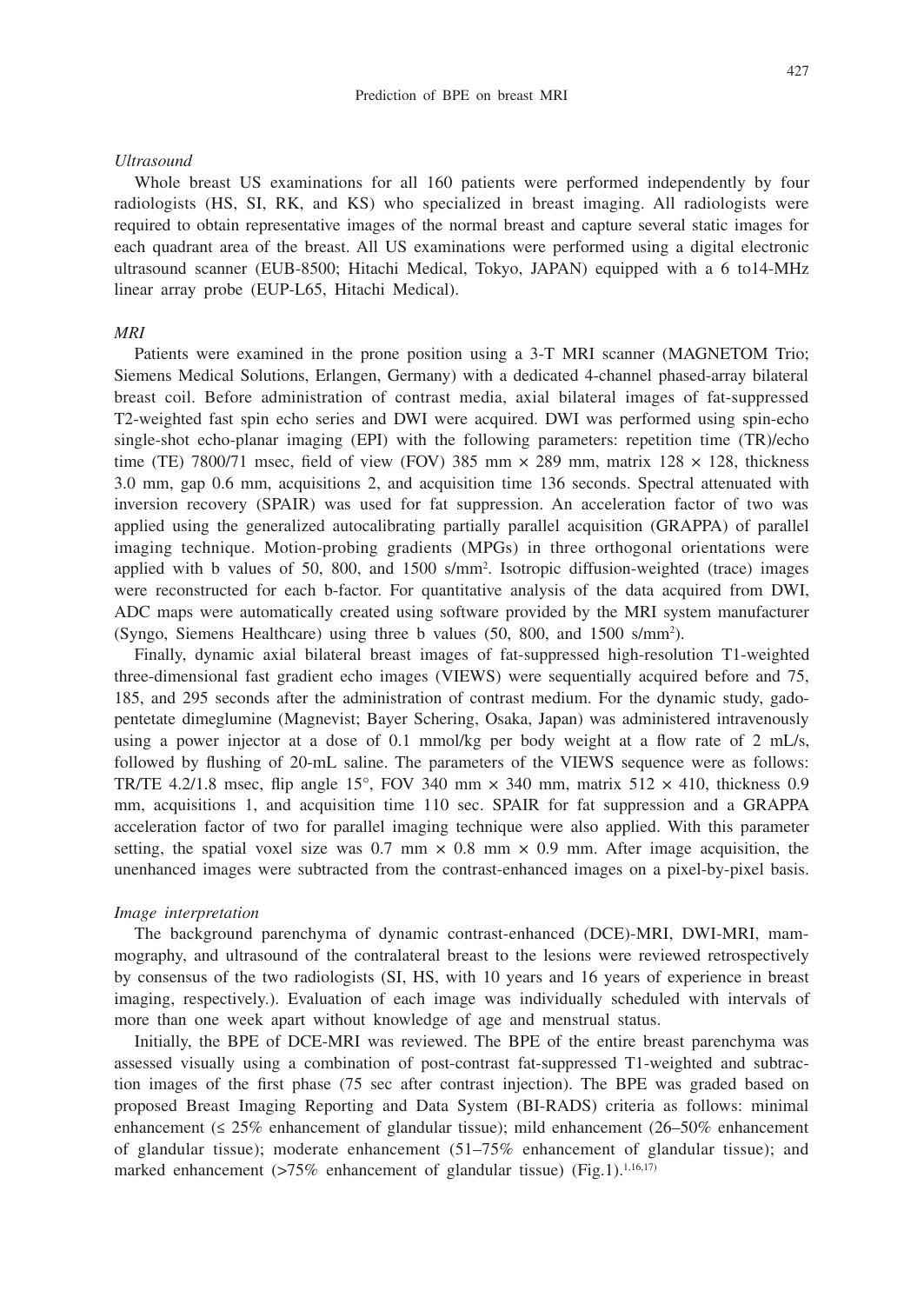

Axial T1-weighted fat-suppressed contrast-enhanced MR images showing different degrees of BPE: (a) minimal (≤ 25% enhancement of glandular tissue); (b) mild (26–50% enhancement of glandular tissue); (c) moderate (51–75% enhancement of glandular tissue); and (d) marked (>75% enhancement of glandular tissue).

For DWI-MRI, background parenchymal intensity (BP intensity) of normal breast tissue was visually classified as homogeneous or heterogeneous (Fig.2). Homogeneous BP intensity was defined as normal breast tissue with a visually homogeneous decrease of signal intensity according to the increase of b values. Heterogeneous BP intensity was defined as normal breast tissue with a visually heterogeneous decrease of signal intensity according to the increase of b values. For quantitative assessment of DWI, ADC values were measured by placing regions of interest (ROIs) on the axial images of the ADC maps at the level of the nipple. Three ROIs were drawn as large as possible in the breast gland to avoid the fat. One ROI was placed in the anterior (near the nipple) of the breast, and the other two ROIs were placed in lateral and medial posterior regions, as shown in Fig.3. If there was not sufficient breast tissue visible in a region of the breast, that case was omitted from the analysis. The average ADC values of the three regions were calculated.

MMG breast composition was classified visually according to the BI-RADS scale: entirely fat, scattered fibroglandular densities, heterogeneously dense, and extremely dense.<sup>17)</sup>

For ultrasound, background parenchymal echotexture (BP echotexture) of the normal breast was classified as homogeneous BP echotexture and heterogeneous BP echotexture according to the BI-RADS US lexicon.17) Homogeneous BP echotexture was considered a uniformly echogenic layer of glandular tissue. Even if tiny or linear echo-poor areas were mixed in the gland, when these echo-poor areas were scattered regularly throughout the gland,<sup>18)</sup> they were judged as homogeneous BP echotexture. Heterogeneous BPE was characterized as a gland with multiple small island-like echo-poor areas including posterior shadowing, which were mixed locally and diffusely (Fig.4).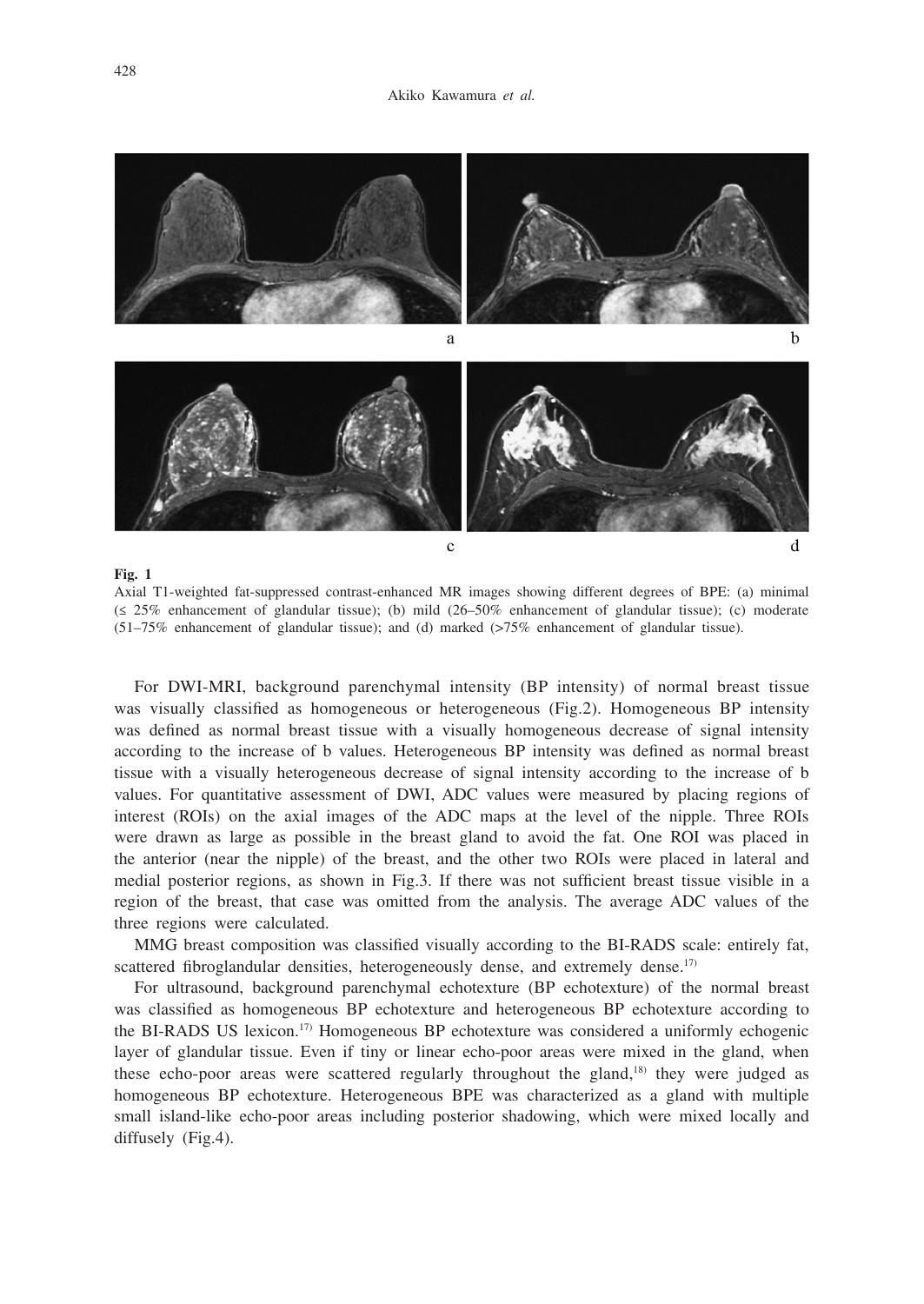

#### **Fig. 2**

Classification of BP intensity on DWI. Based on the increase of b values (50, 800, and 1500 s/mm2 ), normal breast tissue with a visually homogeneous decrease of signal intensity was defined as homogeneous BP intensity  $((a)$  b value of 50s/mm<sup>2</sup>; (b) b value of 800s/mm<sup>2</sup>; (c) b value of 1500s/mm<sup>2</sup>), and normal breast tissue with a visually heterogeneous decrease of signal intensity was defined as homogeneous BP intensity ((d) b value of  $50$ s/mm<sup>2</sup>; (e) b value of  $800$ s/mm<sup>2</sup>; (f) b value of  $1500$ s/mm<sup>2</sup>).



#### **Fig. 3**

Measurement of ADC values of the breast tissue. In the axial slice of ADC maps at the level of the nipple, one ROI is placed in the anterior (near the nipple) of the breast, and the other two ROIs are placed in the lateral and medial posterior regions.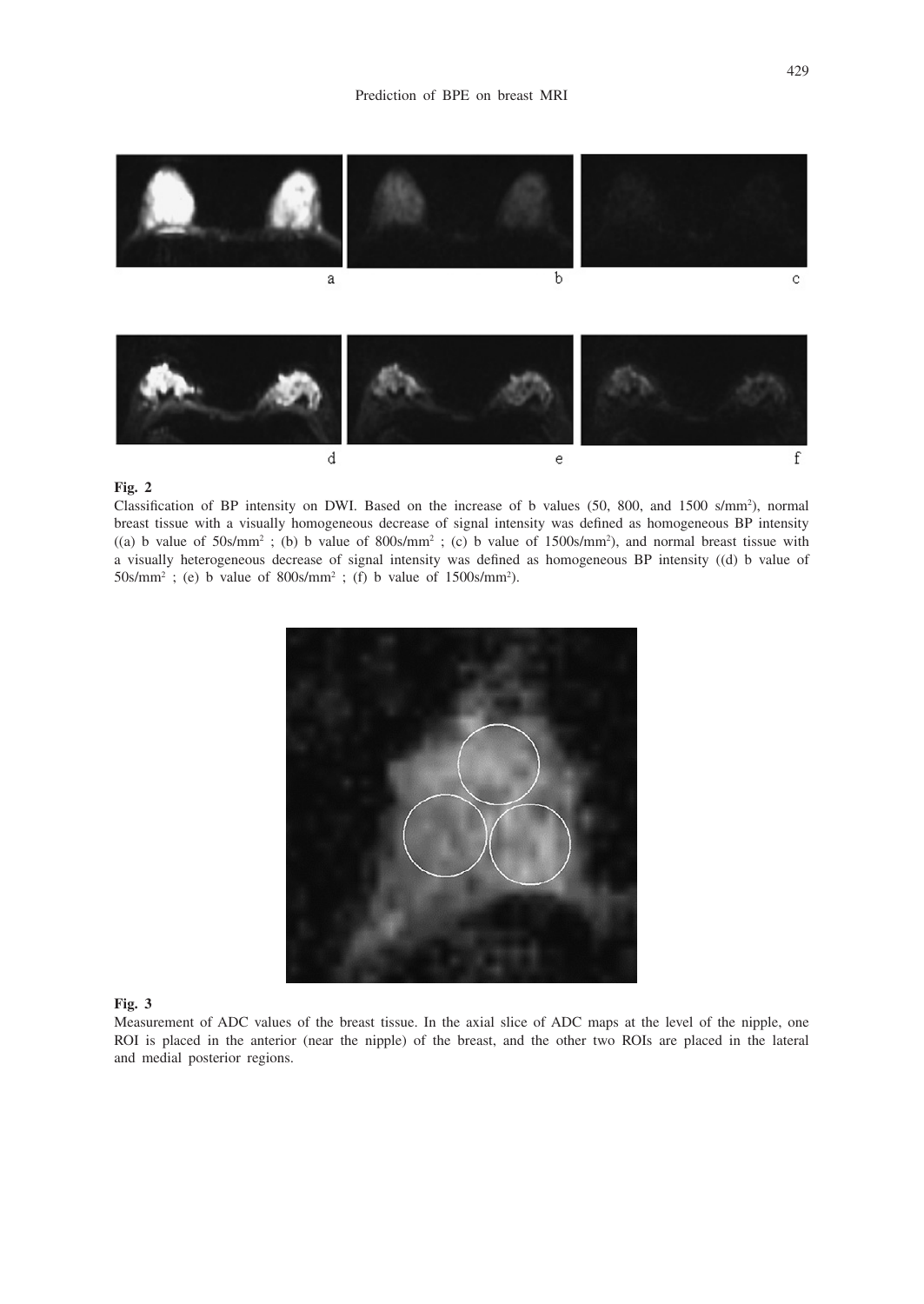

**Fig. 4**

Classification of BP echotexture on US. Homogeneous BP echotexture is considered a uniformly echogenic layer of glandular tissue (a, b). Even if tiny echo-poor areas are mixed in the gland, when these echo-poor areas are scattered regularly throughout the gland, it is judged to be homogeneous BP echotexture (b). Heterogeneous BPE is characterized as a gland with multiple small island-like echo-poor areas, including posterior shadowing (c).

## *Menopausal status and menstrual cycle*

A questionnaire survey of patients was conducted on the first day in hospital. Patients were asked whether they were premenopausal or postmenopausal; whether they had regular or irregular menstrual cycles if they were premenopausal; and the first day of the last menstrual period (LMP). These records of the patients were reviewed, and the date from the LMP at the time of the breast MRI examination was estimated for the premenopausal women with regular cycles. The premenopausal women with regular cycles were further subdivided into the following categories: women who were considered to be in the appropriate phase of the cycle if the MR examination was performed during the  $2<sup>nd</sup>$  week after the LMP, and women who were considered to be in the inappropriate phase of the cycle if the MR examination was performed during the  $1<sup>st</sup>$ ,  $3<sup>rd</sup>$ , or  $4<sup>th</sup>$  week after the LMP. The premenopausal women with irregular menstrual cycles and without menstrual cycle information were excluded from the analysis of BPE and menstrual cycle.

## *Statistical Analyses*

Statistical analysis was performed with SPSS software (version 19, IBM SPSS Statistics, IBM Corporation, Armonk, NY, USA). Chi-square analysis was used to compare BPE grade with menopausal status, menstrual cycle, mammographic density, and visual background status of US and DWI. Analysis of variance (ANOVA) was used to analyze the relationship between BPE grade and ADC values of background breast tissue.

To find the best predictor for differentiation of BPE grade, univariate and multivariate logistic regression analyses were performed with the following variables: menopausal status, mammographic density, visual background status of US and DWI, and ADC values of background breast tissue. For these analyses, BI-RADS scales of mammographic density were dichotomized to entirely fat or scattered fibroglandular densities versus heterogeneously dense or extremely dense. Four-point scales of BPE were dichotomized into the following three models: minimal vs mild-marked, minimal-mild vs moderate-marked, and minimal-moderate vs marked. *P*<0.05 was accepted as significant.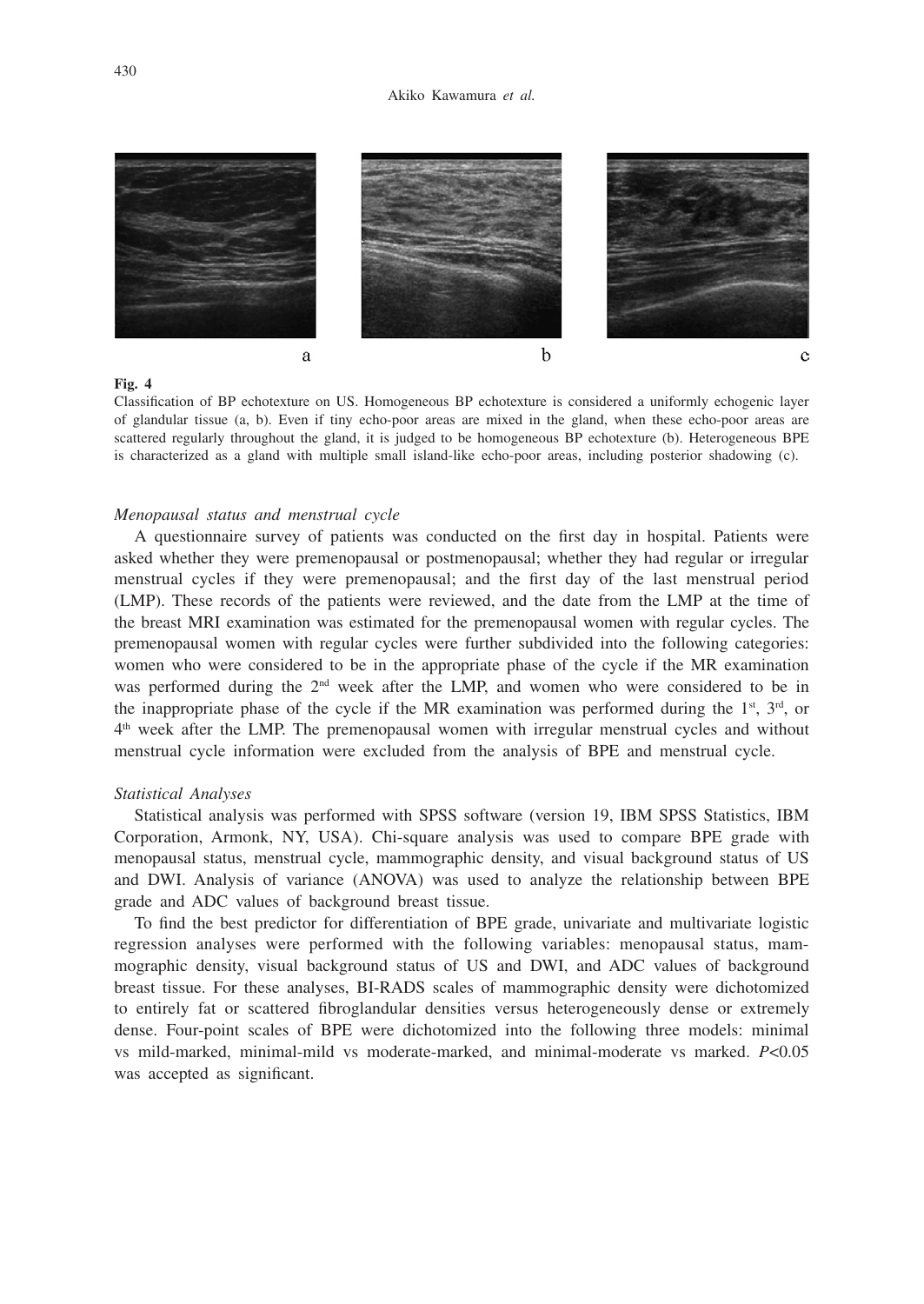# RESULTS

Of the 160 patients included in this study,  $64$  (40.0%) showed minimal BPE,  $63$  (39.4%) showed mild BPE, 14 (8.8%) showed moderate BPE, and 19 (11.9%) showed marked BPE. The distribution of menopausal status and the visual classification of mammographic density, BP echotexture, and BP intensity on DWI are given in each Fig.5. There was no significant correlation between mammographic density and BPE ( $p = 0.085$ ), whereas menopausal status ( $p$ )  $= 0.000$ ), BP echotexture ( $p = 0.000$ ), and BP intensity on DWI ( $p = 0.000$ ) showed significant correlations with BPE.

The average ADC values of breast parenchyma were  $1.73 \times 10^{-3} \pm 0.17$  mm<sup>2</sup>/sec with minimal BPE,  $1.63 \times 10^{-3} \pm 0.24$  mm<sup>2</sup>/sec with mild BPE,  $1.46 \times 10^{-3} \pm 0.17$  mm<sup>2</sup>/sec with moderate BPE, and  $1.34 \times 10^{-3} \pm 0.14$  mm<sup>2</sup>/sec with marked BPE. ADC values were significantly lower according to the increase of the degree of BPE  $(p = 0.000)$ .









# **Fig. 5**

Correlation of BPE with menopausal status, mammographic density, BP echotecture, and BP intensity on DWI. (a) menopausal status; (b)mammographic density; (c) BP echotecture; (d) BP intensity on DWI. There was no significant correlation between mammographic density and BPE ( $p = 0.085$ ), whereas menopausal status ( $p =$ 0.000), BP echotexture ( $p = 0.000$ ), and BP intensity on DWI ( $p = 0.000$ ) showed significant correlations with BPE.

Number in the graph is number of the patients. BPE: background parenchymal enhancement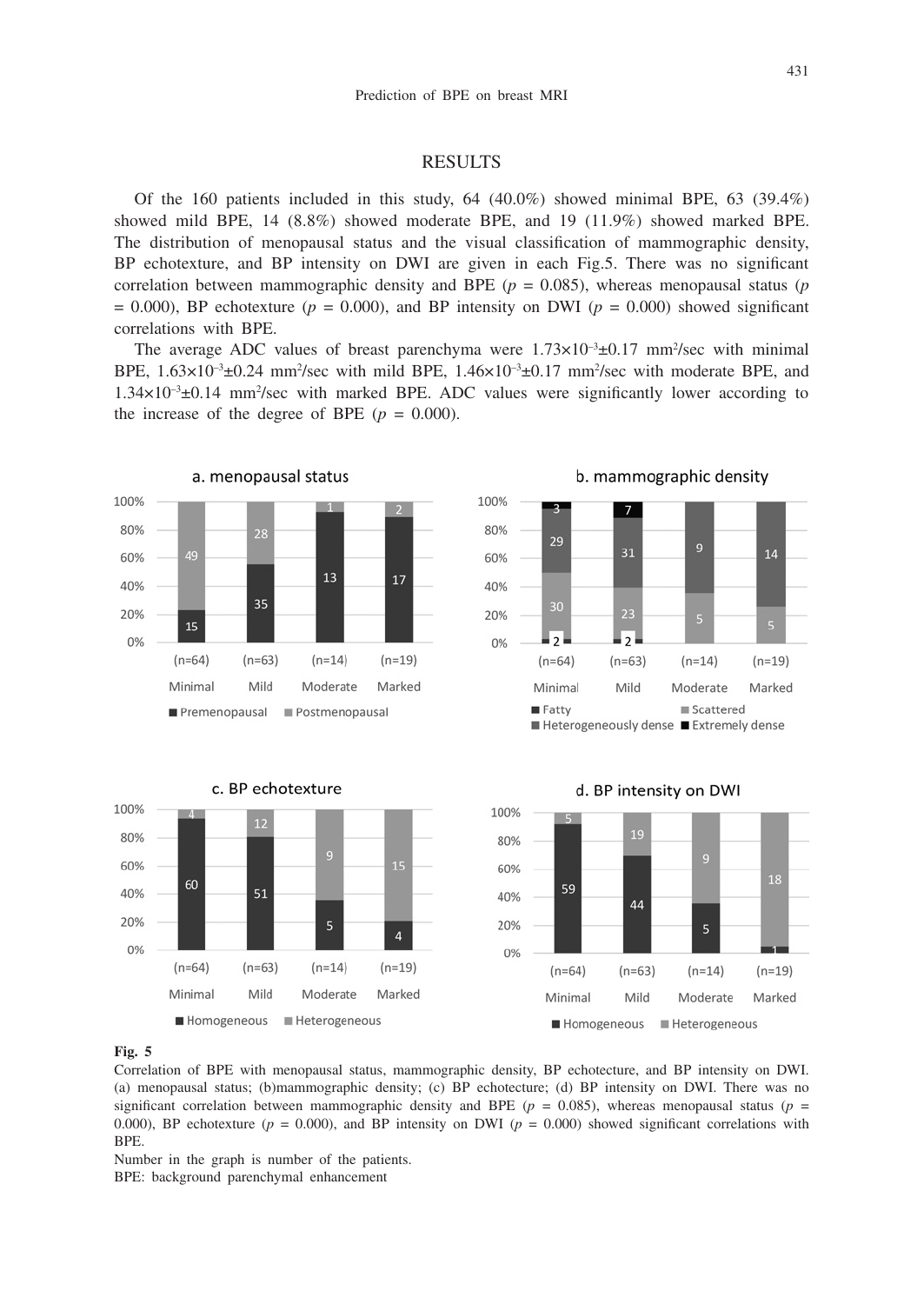|                     | <b>BPE</b>                       |                         |                                    |                         |                                  |                           |  |  |
|---------------------|----------------------------------|-------------------------|------------------------------------|-------------------------|----------------------------------|---------------------------|--|--|
|                     | Minimal vs<br>mild-marked        |                         | Minimal-mild vs<br>moderate-marked |                         | Minimal-moderate vs<br>marked    |                           |  |  |
|                     | <b>OR</b><br>$(95\% \text{ CI})$ | $\overline{p}$<br>value | <b>OR</b><br>$(95\% \text{ CI})$   | $\overline{p}$<br>value | <b>OR</b><br>$(95\% \text{ CI})$ | $\boldsymbol{p}$<br>value |  |  |
| Menopausal status   |                                  |                         |                                    |                         |                                  |                           |  |  |
| Premenopausal       | 1                                |                         | 1                                  |                         | 1                                |                           |  |  |
| Postmenopausal      | 3.743                            | 0.002                   | 4.103                              | 0.069                   | 1.417                            | 0.726                     |  |  |
|                     | $(1.643 - 8.828)$                |                         | $(0.898 - 18.739)$                 |                         | $(0.202 - 9.98 - 54)$            |                           |  |  |
| BP echotexture      |                                  |                         |                                    |                         |                                  |                           |  |  |
| Homogeneous         | 1                                |                         | 1                                  |                         | 1                                |                           |  |  |
| Heterogeneous       | 3.077                            | 0.094                   | 6.713                              | 0.002                   | 5.063                            | 0.037                     |  |  |
|                     | $(0.825 - 11.481)$               |                         | $(1.965 - 22.935)$                 |                         | $(1.106 - 23.177)$               |                           |  |  |
| BP intensity on DWI |                                  |                         |                                    |                         |                                  |                           |  |  |
| Homogeneous         | 1                                |                         | 1                                  |                         | 1                                |                           |  |  |
| Heterogeneous       | 3.548                            | 0.028                   | 4.903                              | 0.013                   | 19.317                           | 0.010                     |  |  |
|                     | $(1.144 - 11.000)$               |                         | $(1.400 - 17.171)$                 |                         | $(2.048 - 182.19)$               |                           |  |  |
| ADC values          | 0.997                            | 0.005                   | 0.994                              | 0.001                   | 0.993                            | 0.002                     |  |  |
|                     | $(0.995 - 0.999)$                |                         | $(0.991 - 0.997)$                  |                         | $(0.989 - 0.998)$                |                           |  |  |

**Table 1** Multivariate analysis of BPE by menopausal status, BP echotexture, BP intensity on DWI, and ADC values

Multivariate analysis was performed for the variables that showed significant differences on univariate analysis.

On univariate analysis, mammographic density was not significantly associated with any differentiation of BPE grade (minimal vs mild-marked, minimal-mild vs moderate-marked, and minimal-moderate vs marked), whereas all other variables were significantly associated. Table 1 shows the results of the multivariate analysis for BPE. For the distinction between minimal vs mild-marked BPE, menopausal status ( $p = 0.002$ ), BP intensity on DWI ( $p = 0.028$ ), and ADC values ( $p = 0.005$ ) were significant. For the distinction between minimal-mild vs moderate-marked BPE and between minimal-moderate vs marked BPE, BP echotexture, BE intensity on DWI, and ADC values were significant, whereas menopausal status was not significant. Excluding ADC values, which are a continuous quantitative scale, postmenopausal status was the most predictive variable of minimal BPE ( $OR = 3.743$ ), heterogeneous BP echotexture was the most predictive variable of moderate or marked BPE ( $OR = 6.713$ ), and heterogeneous BP intensity on DWI was the most predictive variable of marked BPE (OR =19.317).

#### *Premenopausal women*

Among 80 premenopausal women, 49 appeared to have regular menstrual cycles. Of these 49 premenopausal women, 10 underwent breast MRI in the 2nd week of the menstrual cycle, whereas 39 underwent MRI without consideration of the menstrual cycle (Fig.6). Marked BPE was present in 40% (4/10), even when MRI scheduling was adjusted to the appropriate phase of the menstrual cycle. There was no significant relationship between BPE and menstrual cycle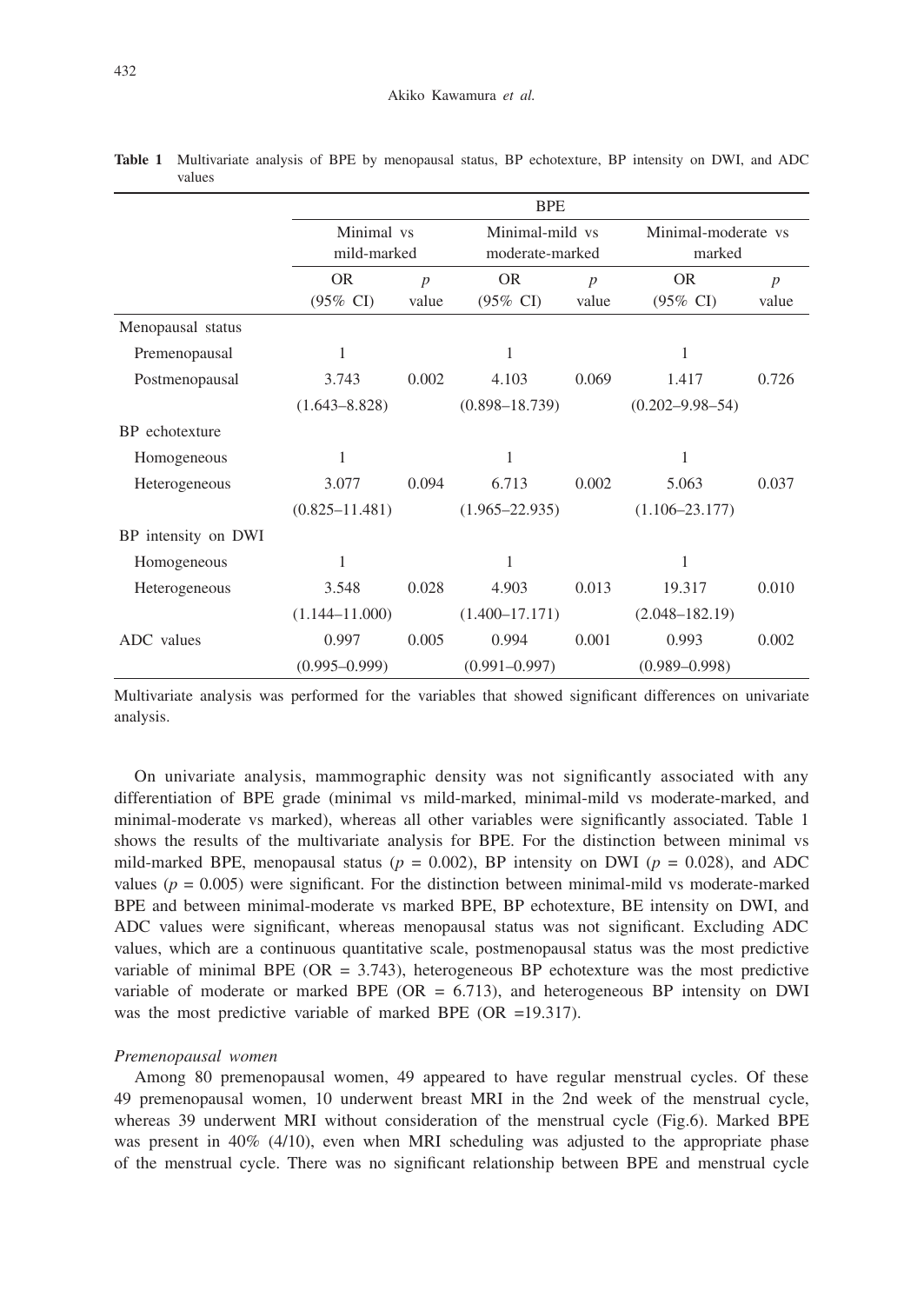

## **Fig. 6**

Correlation between BPE and the menstrual cycle.

The appropriate phase is the 2<sup>nd</sup> week of the menstrual cycle when the MR examination was performed, while inappropriate phase is  $1^{st}$ ,  $3^{rd}$ , or  $4^{th}$  week of the menstrual cycle when the MR examination was performed. There was no significant relationship between BPE and menstrual cycle  $(p = 0.214)$ . Number in the graph is number of the patients.

BPE: background parenchymal enhancement.

 $(p = 0.214)$ .

On univariate analysis, mammographic density and menstrual cycle were not significant predictors for any differentiations of BPE: minimal vs mild-marked, minimal-mild vs moderate-marked, and minimal-moderate vs marked. Table 2 shows the results of the multivariate analysis for BPE. ADC values  $(p = 0.023)$  were the only significant variable for the distinction between minimal vs mild-marked BPE and between minimal-moderate vs marked BPE. For the distinction between minimal-mild vs moderate-marked BPE, BP echotexture  $(p = 0.001)$  and ADC values  $(p = 0.010)$ were significant. The odds ratio of moderate or marked BPE for women with heterogeneous BP echotexture versus for those with homogeneous BP echotexture was 26.575.

# DISCUSSION

The results of the present study demonstrated that premenopausal women had significantly higher degrees of BPE than postmenopausal women, and this result is consistent with some previously published studies.7-10) Furthermore, on multivariate analysis, whether women were pre- or postmenopausal was significantly predictive of distinguishing minimal BPE from BPE of a higher degree. Consequently, since postmenopausal status was significantly associated with minimal BPE, risk of interference by BPE is considered to be relatively less in the breast MR examinations of postmenopausal women.

Women showing heterogeneous BP echotexture on ultrasound had higher degrees of BPE, and this result is in agreement with a study by Ko *et al.*<sup>19)</sup> BP echotexture of premenopausal women was an independent predictor of whether BPE was lower than mild or higher than moderate.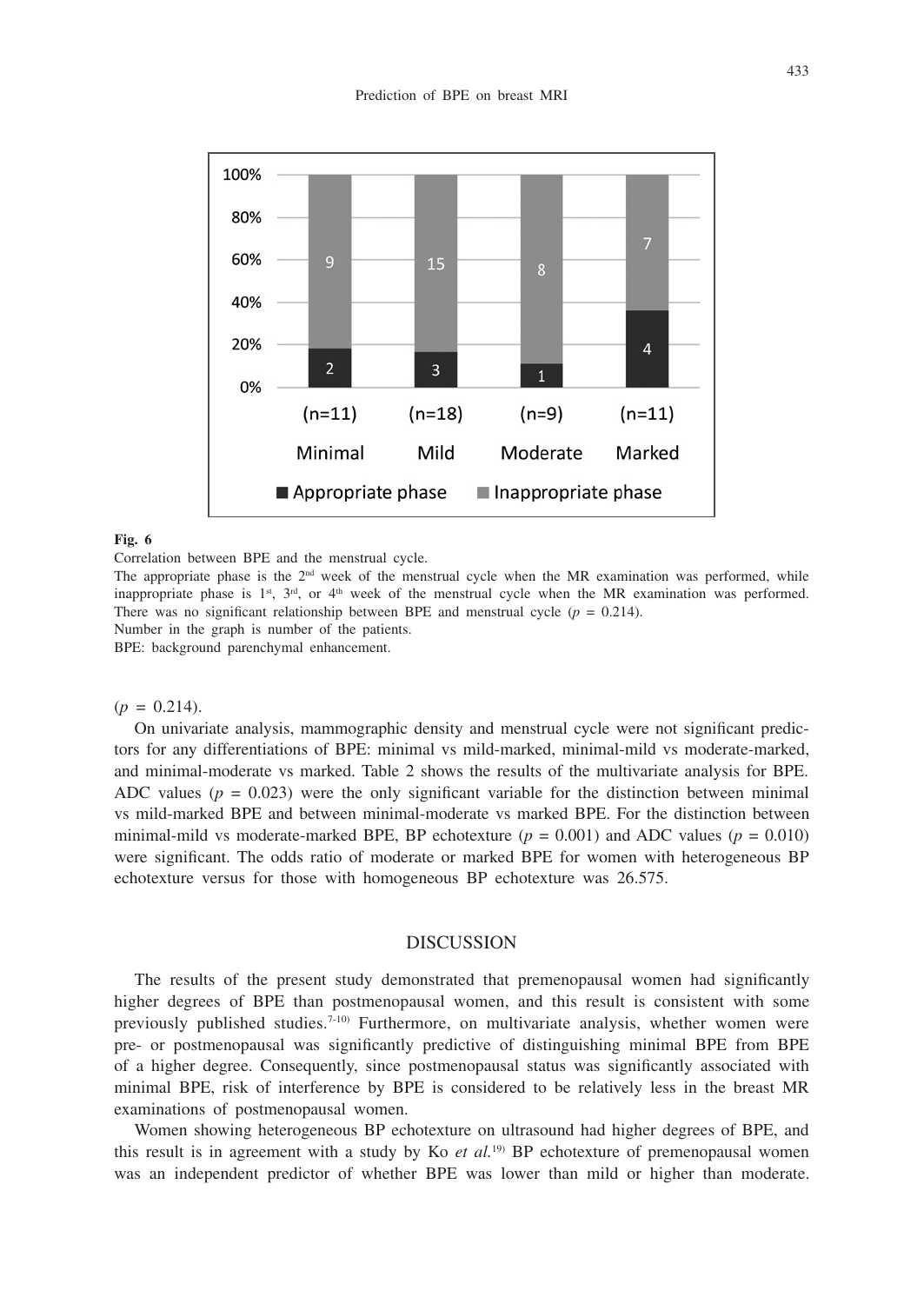|                      | <b>BPE</b>                       |                           |                                    |            |                                  |                           |  |  |  |
|----------------------|----------------------------------|---------------------------|------------------------------------|------------|----------------------------------|---------------------------|--|--|--|
|                      | Minimal vs<br>mild-marked        |                           | Minimal-mild vs<br>moderate-marked |            | Minimal-moderate vs<br>marked    |                           |  |  |  |
|                      | <b>OR</b><br>$(95\% \text{ CI})$ | $\boldsymbol{p}$<br>value | <b>OR</b><br>$(95\% \text{ CI})$   | p<br>value | <b>OR</b><br>$(95\% \text{ CI})$ | $\boldsymbol{p}$<br>value |  |  |  |
| BP echotexture       |                                  |                           |                                    | 0.001      |                                  | 0.097                     |  |  |  |
| Homogeneous          |                                  |                           | 1                                  |            | 1                                |                           |  |  |  |
| <b>Heterogeneous</b> |                                  |                           | 26.575                             |            | 5.670                            |                           |  |  |  |
|                      |                                  |                           | $(3.680 - 191.0905)$               |            | $(0.730 - 44.063)$               |                           |  |  |  |
| BP intensity on DWI  |                                  | 0.350                     |                                    |            |                                  | 0.141                     |  |  |  |
| Homogeneous          | 1                                |                           |                                    |            | 1                                |                           |  |  |  |
| Heterogeneous        | 2.513                            |                           |                                    |            | 7.755                            |                           |  |  |  |
|                      | $(0.365 - 17.319)$               |                           |                                    |            | $(0.508 - 118.447)$              |                           |  |  |  |
| ADC values           | 0.995                            | 0.023                     | 0.994                              | 0.001      | 0.992                            | 0.023                     |  |  |  |
|                      | $(0.991 - 0.999)$                |                           | $(0.991 - 0.997)$                  |            | $(0.986 - 0.999)$                |                           |  |  |  |

**Table 2** Multivariate analysis of BPE of premenopausal women: BPE by mammary gland echo pattern, diffusion weighted images, and the ADC values

Multivariate analysis was performed for the variables that there were significant on univariate analysis.

Since breast ultrasound is a noninvasive examination conducted frequently prior to MRI, observing whether BP echotexture is heterogeneous or homogeneous can be a useful clinical step to predict the degree of BPE prior to MRI examination. There have been few reported studies that address the histological correlation with BP echotexture. Izumori *et al.*<sup>20</sup> compared the echotexture of the normal breast gland with histological specimens in detail, and they reported that lobules and ducts together with the surrounding stroma of densely packed fibrous connective tissues were visualized as echo-poor structures. On the other hand, stroma that are rich in substrates, edematous, and contain loosely packed fibrous connective tissues were visualized as hyperechoic areas that fill in the space between the echo-poor structures. Furthermore, they reported that the thickness of the stroma surrounding lobules and ducts was not always uniform, and we consider that this non-uniformity may make the BP echotexture heterogeneous. Ko *et al.*<sup>19)</sup> also emphasized the importance of the histological difference between loose and dense stroma in the breast gland, and they suggested that ducts and lobules with surrounding stroma tissues make the BP echotexture heterogeneous. Since BP echotexture showed a significant correlation with BPE in the present study, it is expected that there is some histophysiological link between BP echotexture and BPE. Ko et al.<sup>19)</sup> suggested that heterogeneous BP echotexture means that there is abundant gland-associated tissue including lobules, ducts, and surrounding stroma that is conjectured to be more hypervascular, which might explain the higher grade of BPE. Considering that the degree of MRI enhancement is correlated with not only vascular perfusion but also permeability, it is suggested that the volume and proportion of stroma surrounding lobules and ducts may also be significant factors for increased BPE.

The present study showed that a higher degree of BPE was associated with a lower ADC value of the breast tissue. Multivariate analysis showed a significant correlation between BPE and ADC values of the breast parenchyma. If applying the histological association of BP echotexture on ultrasound as mentioned, the area of abundant gland-associated tissue of lobules and ducts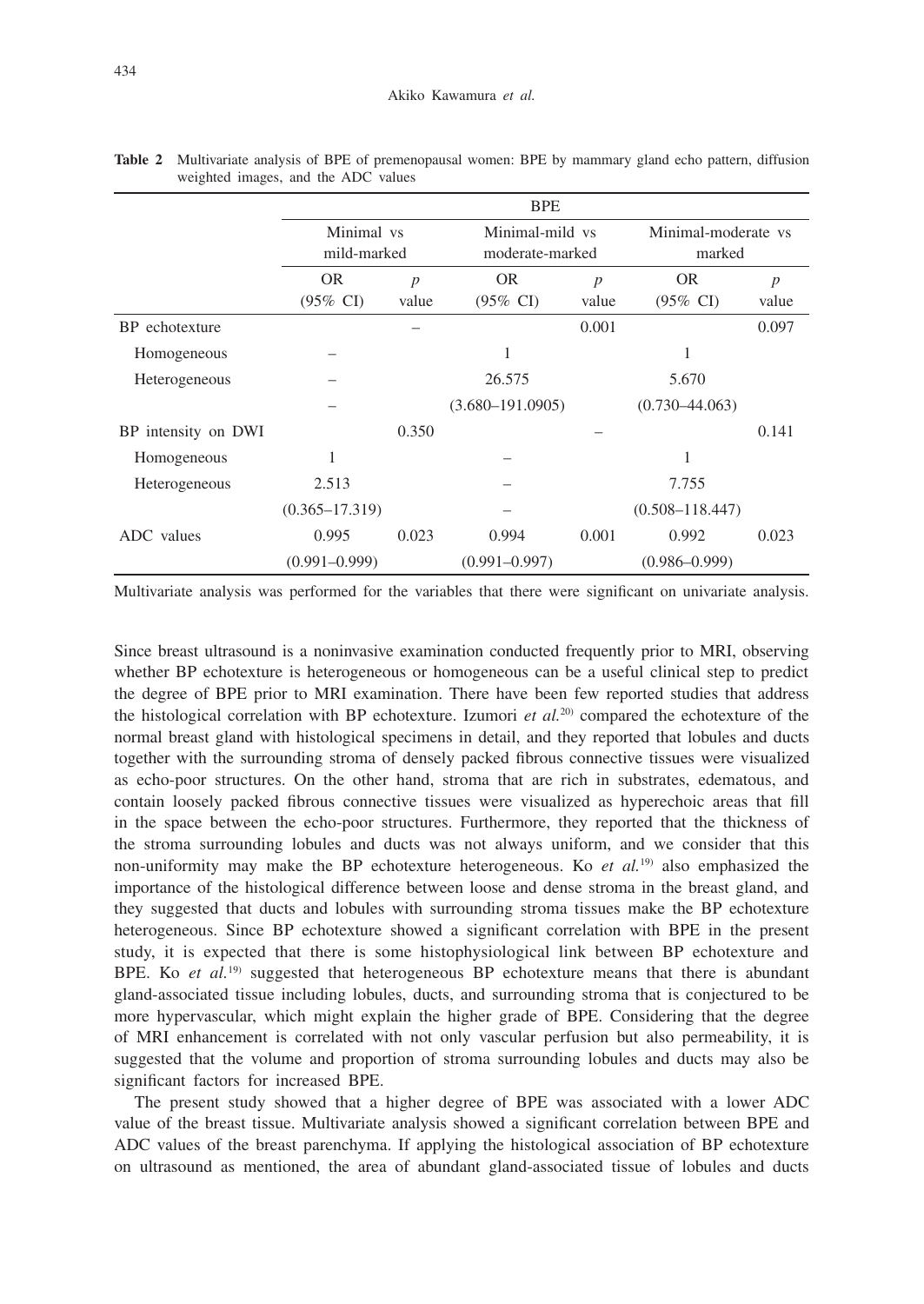435

together with the surrounding stroma with densely packed fibrous connective tissue may correlate with the area of lower water diffusion, and the area of intervening stroma with edematous and loosely packed fibrous connective tissue may correlate with the area of higher water diffusion. Our ADC values of  $1.34 \times 10^{-3} \pm 0.14$  mm<sup>2</sup>/sec for marked BPE overlapped with the values of benign and malignant lesions reported in a previous study in our institution.<sup>21)</sup> In women with marked BPE, there is a risk that signal contrast between lesions and parenchyma decreases not only on contrast-enhanced MRI, but also on DWI. Visual assessment of BP intensity on DWI showed an independent association with BPE in the overall study but not in premenopausal women. Although the small number of premenopausal women in the present study is one reason for these results, visual assessment of DWI has some problems, such as obscurity and reproducibility of the classification.

Several studies have assessed the correlation between BPE and the menstrual cycle of premenopausal women. In intra-individual comparison studies, $11$  BPE was significantly less in the  $2<sup>nd</sup>$  week of the menopausal cycle, so currently MR examinations are recommended during this week. Physiologically, this intra-individual increase of BPE can be explained by the histamine-like effect of estrogen that induces an increase in microvascular permeability and vasodilation, and by the mitogenic effect of progesterone, which may promote metabolic activity and result in an increase in perfusion.22) In cohort comparison studies, Kajihara *et al.*23) reported that BPE was significantly stronger in the  $4<sup>th</sup>$  week than in the  $2<sup>nd</sup>$  week of the menstrual cycle. In contrast, Baltzer *et al.*<sup>13)</sup> reported that the degree of BPE was independent of menstrual cycle, which agrees with the results of the present study. Amarosa *et al.*<sup>14)</sup> reported that BPE appeared to be affected by the menstrual cycle in patients with benign lesions, but not in patients with malignant lesions. Kang *et al.*<sup>15)</sup> reported that the influence of the menstrual cycle on the BPE differs according to breast composition. The variance in these results may have been due to individual-related differences, such as hormone levels, hormonal tissue activity, and so on, which produce a large variability in BPE. Based on these, when scheduling MRI for a premenopausal patient, women who are predicted to have a strong baseline level of BPE should be considered individually and scheduled according to their menstrual cycle. From the results of this present study, BP echotexture can be a candidate predictor of BPE in premenopausal women for scheduling of breast MRI. On a practical level, patients with heterogeneous BP echotexture are predicted to have moderate or marked BPE; therefore, scheduling should be adjusted to the phase of the menstrual cycle. While ADC values are also useful indicators for prediction of the degree of BPE, it is not realistic to examine DWI studies in advance for scheduling contrast-enhanced MRI. There is another problem, in that ADC values of normal breast tissue can themselves vary according to the physiological changes in the menstrual cycle, although a previous study reported that differences in ADC values throughout the menstrual cycle did not reach statistical significance.<sup>24)</sup>

There are some limitations to the present study. First, this retrospective investigation was limited by the small size of the patient population, especially in the number of premenopausal women with information about their menstrual cycle. Further studies with more patients are needed. Second, the imaging analysis of this study was qualitative. Appropriate quantitative analysis needs to be developed and applied for the accurate evaluation of BPE. Third, interobserver variability for the assessment of BPE was not addressed. Moreover, since the data were obtained in Japanese women with relatively fibroglandular dense breasts, the study results may not be directly relevant to the Western population. Despite these limitations, this study is the first to have examined BPE by menopausal status, menstrual cycle, and multimodality imaging using multivariate analysis to identify the best predictors for differentiation of BPE grade. We believe that the results may be useful clinically for scheduling and interpreting breast MRI.

In conclusion, BPE on breast contrast-enhanced MRI can be predicted by patients' menopausal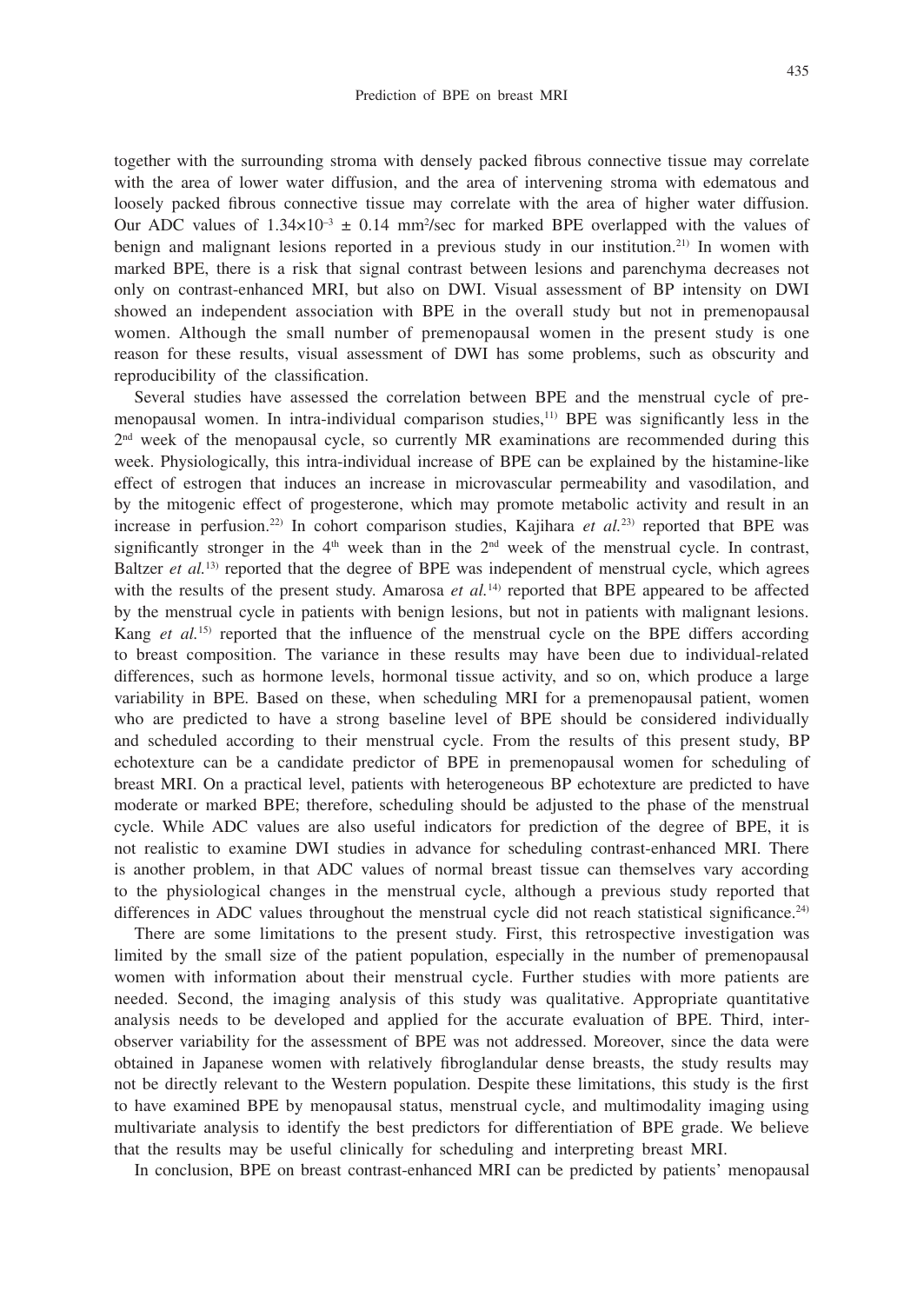status and background parenchymal findings of US and DWI, but not by menstrual cycle and mammographic density. Since postmenopausal status significantly correlated with minimal BPE, breast MRI examination in postmenopausal women can be anticipated to have less risk of interference by BPE. In premenopausal women, heterogeneous BP echotexture was an independent predictor of moderate or marked BPE. Premenopausal women showing heterogeneous BP echotexture need to be preferentially considered for scheduling of breast MRI according to the menstrual cycle.

# CONFLICTS OF INTEREST

The authors declare that they have no conflicts of interests.

# **REFERENCES**

- 1) Kuhl C. The current status of breast MR imaging. Part I. Choice of technique, image interpretation, diagnostic accuracy, and transfer to clinical practice. *Radiology*, 2007; 244: 356–378.
- 2) Giess CS, Yeh ED, Raza S, Birdwell RL. Background parenchymal enhancement at breast MR imaging: normal patterns, diagnostic challenges, and potential for false-positive and false-negative interpretation. *Radiographics*, 2014; 34: 234–247.
- 3) DeMartini WB, Liu F, Peacock S, Eby PR, Gutierrez RL, Lehman CD. Background parenchymal enhancement on breast MRI: impact on diagnostic performance. *AJR Am J Roentgenol*, 2012; 198: W373–380.
- 4) Hambly NM, Liberman L, Dershaw DD, Brennan S, Morris EA. Background parenchymal enhancement on baseline screening breast MRI: impact on biopsy rate and short-interval follow-up. *AJR Am J Roentgenol*, 2011; 196: 218–224.
- 5) Uematsu T, Kasami M, Watanabe J. Does the degree of background enhancement in breast MRI affect the detection and staging of breast cancer? *Eur Radiol*, 2011; 21: 2261–2267.
- 6) Uematsu T, Kasami M, Watanabe J. Background enhancement of mammary glandular tissue on breast dynamic MRI: imaging features and effect on assessment of breast cancer extent. *Breast Cancer*, 2012; 19: 259–265.
- 7) Hegenscheid K, Schmidt CO, Seipel R, Laqua R, Ohlinger R, Kuhn JP, Hosten N, Puls R. Normal breast parenchyma: contrast enhancement kinetics at dynamic MR mammography--influence of anthropometric measures and menopausal status. *Radiology*, 2013; 266: 72–80.
- 8) Hegenscheid K, Schmidt CO, Seipel R, Laqua R, Ohlinger R, Hosten N, Puls R. Contrast enhancement kinetics of normal breast parenchyma in dynamic MR mammography: effects of menopausal status, oral contraceptives, and postmenopausal hormone therapy. *Eur Radiol*, 2012; 22: 2633–2640.
- 9) Scaranelo AM, Carrillo MC, Fleming R, Jacks LM, Kulkarni SR, Crystal P. Pilot study of quantitative analysis of background enhancement on breast MR images: association with menstrual cycle and mammographic breast density. *Radiology*, 2013; 267: 692–700.
- 10) King V, Gu Y, Kaplan JB, Brooks JD, Pike MC, Morris EA. Impact of menopausal status on background parenchymal enhancement and fibroglandular tissue on breast MRI. *Eur Radiol*, 2012; 22: 2641–2647.
- 11) Kuhl CK, Bieling HB, Gieseke J, Kreft BP, Sommer T, Lutterbey G, Schile HH. Healthy premenopausal breast parenchyma in dynamic contrast-enhanced MR imaging of the breast: normal contrast medium enhancement and cyclical-phase dependency. *Radiology*, 1997; 203: 137–144.
- 12) Muller-Schimpfle M, Ohmenhauser K, Stoll P, Dietz K, Claussen CD. Menstrual cycle and age: influence on parenchymal contrast medium enhancement in MR imaging of the breast. *Radiology*, 1997; 203: 145–149.
- 13) Baltzer PA, Dietzel M, Vag T, Burmeister H, Gajda M, Camara O, Pfleiderer SO, Kaiser WA. Clinical MR mammography: impact of hormonal status on background enhancement and diagnostic accuracy. *RoFo*, 2011; 183: 441–447.
- 14) Amarosa AR, McKellop J, Klautau Leite AP, Moccaldi M, Clendenen TV, Babb JS, Zeleniuch-Jacquotte A, Moy L, Kim S. Evaluation of the kinetic properties of background parenchymal enhancement throughout the phases of the menstrual cycle. *Radiology*, 2013; 268: 356–365.
- 15) Kang SS, Ko EY, Han BK, Shin JH, Hahn SY, Ko ES. Background parenchymal enhancement on breast MRI: influence of menstrual cycle and breast composition. *J Magn Reson Imaging*, 2014; 39: 526–534.